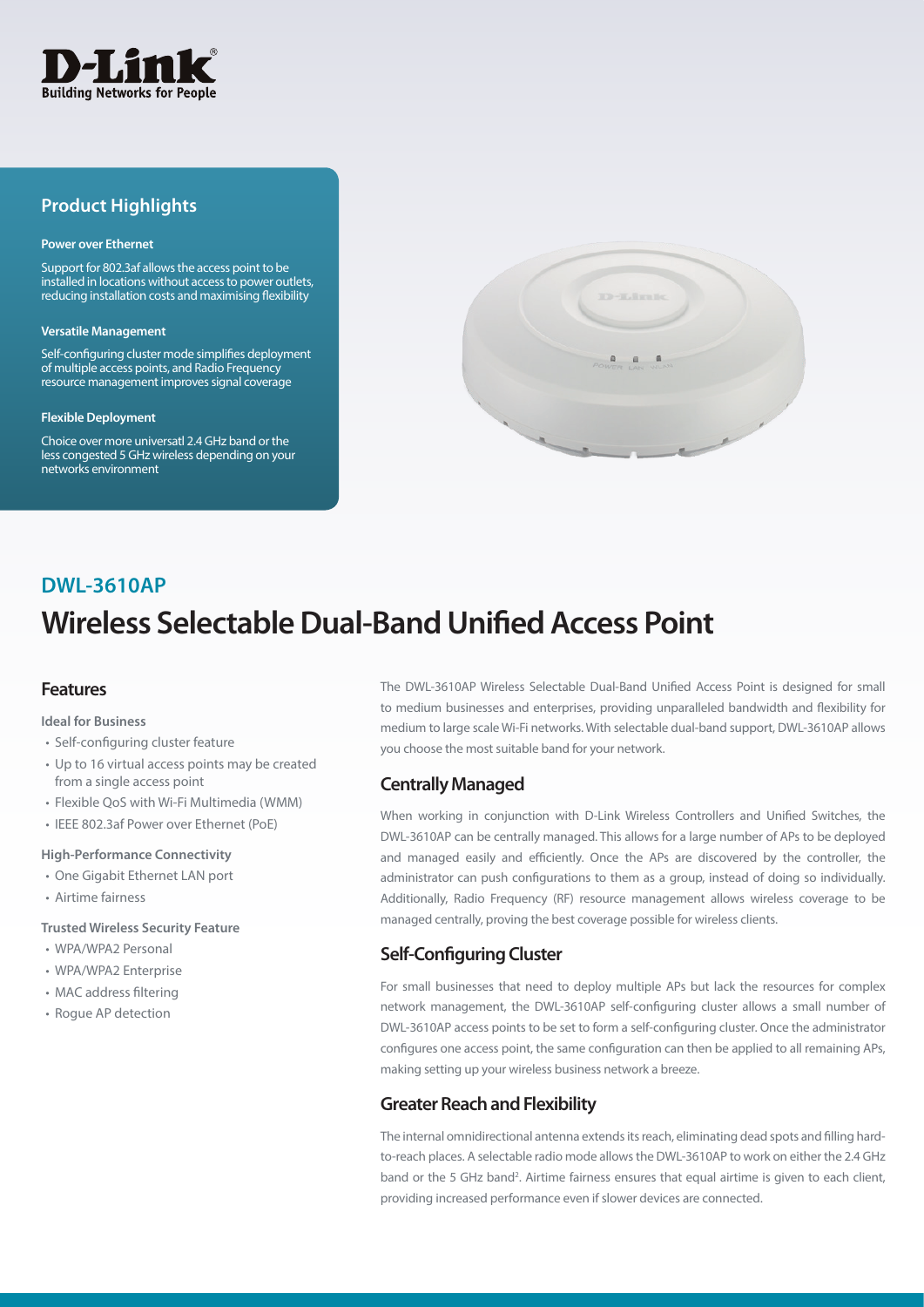

## **DWL-3610AP Wireless Selectable Dual-Band Unified Access Point**

## **Automatic RF Management**

When access points are deployed in close proximity to each other, there may be interference between channels if RF management is not implemented. When a DWL-3610AP senses a neighbour nearby, it will automatically select a non-interfering channel. This greatly reduces RF interference and will allow the administrator to deploy APs more densely. To further minimise interference, when a nearby AP is on the same channel, the DWL-3610AP will automatically lower its transmission power<sup>1</sup>. When, for whatever reason, the nearby AP is no longer present, the DWL-3610AP will increase its transmission power to expand coverage.

## **Quality of Service**

The DWL-3610AP supports 802.1p Quality of Service (QoS) for enhanced throughput and better performance of time-sensitive traffic like VoIP and streaming DSCP. The DWL-3610AP supports Wi-Fi Multimedia (WMM), so in the event of network congestion, time-sensitive traffic can be given priority ahead of other traffic. Furthermore, when a number of DWL-3610AP units are in close proximity to each other, an access point will refuse new association requests once its resources are fully utilised, allowing the association request to be picked up by a neighbouring unit, distributing the load over multiple APs.



If the worst should happen to your network you need the very best support and fast. Downtime costs your business money. D-Link Assist maximises your uptime by solving technical problems quickly and effectively. Our highly trained technicians are on standby around the clock, ensuring that award-winning support is only a phone call away.

With a choice of three affordable service offerings covering all D-Link business products, you can select the package that suits you best:

### **D-Link Assist Gold - for comprehensive 24-hour support**

D-Link Assist Gold is perfect for mission-critical environments where maximum uptime is a high priority. It guarantees four hour around-the-clock response. Cover applies 24/7 for every day of the year including holidays.

### **D-Link Assist Silver - for prompt same-day assistance**

D-Link Assist Silver is designed for 'high availability' businesses that require rapid response within regular working hours. It provides a four hour response service Monday to Friday from 8am to 5pm, excluding holidays.

## **D-Link Assist Bronze - for guaranteed response on the next business day**

D-Link Assist Bronze is a highly cost-effective support solution for less critical environments. Response is guaranteed within eight business hours Monday to Friday from 8am to 5pm, excluding holidays.

D-Link Assist can be purchased together with any D-Link business product. So whether you're buying switching, wireless, storage, security or IP Surveillance equipment from D-Link, your peace of mind is guaranteed. D-Link Assist also offers installation and configuration services to get your new hardware working quickly and correctly.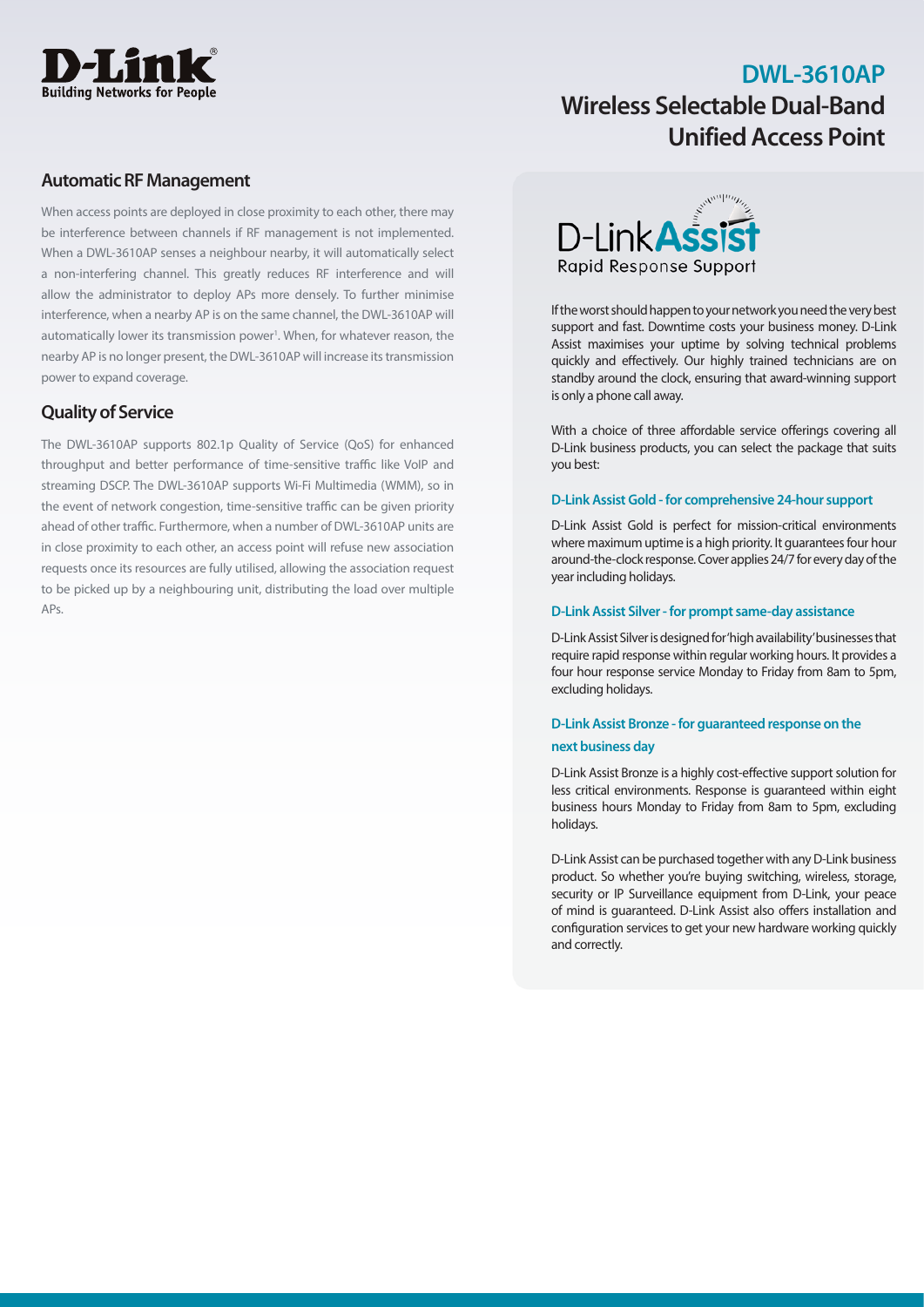

# **DWL-3610AP Wireless Selectable Dual-Band Unified Access Point**

| <b>Technical Specifications</b> |                                                                     |                                                        |
|---------------------------------|---------------------------------------------------------------------|--------------------------------------------------------|
| General                         |                                                                     |                                                        |
| Interfaces                      | · 802.11b/g/n 2.4 GHz wireless<br>· 802.11a/n 5 GHz wireless        | • 10/100/1000BASE-T LAN (PoE) port                     |
| Antenna                         | · Internal omnidirectional antennas                                 | · 3 dBi for 5 GHz, 3 dBi for 2.4 GHz                   |
| <b>Functionality</b>            |                                                                     |                                                        |
| <b>Operating Frequency</b>      | • 2400 to 2483.5 MHz                                                | • 5150 to 5850 MHz                                     |
| <b>Operating Channels</b>       | · 1 to 13 channels for 2.4 GHz band (per country code)              | • 36 to 165 channels for 5 GHz band (per country code) |
| System Management               | • Web-based user interface (HTTP/HTTPS)<br>· Serial console (RJ-45) | • SNMP (v1/v2c/v3)<br>• Telnet/SSH                     |
| Security                        |                                                                     |                                                        |
| <b>SSID Security</b>            | • Up to 16 SSIDs<br>• 802.1Q VLAN                                   | • Station Isolation                                    |
| <b>Wireless Security</b>        | • WPA Personal/Enterprise                                           | • AES and TKIP                                         |
| Detection & Prevention          | • Rogue and valid AP classification                                 |                                                        |
| Authentication                  | • MAC address filtering                                             |                                                        |
| Physical                        |                                                                     |                                                        |
| <b>Dimensions</b>               | $\cdot$ 160 x 160 x 45 mm (6.30 x 6.3 x 1.77 in.)                   |                                                        |
| Weight                          | • 0.26 kg (0.57 lbs)                                                |                                                        |
| Power Supply                    | · 12 V/1 A external power adapter                                   | • 802.3af PoE                                          |
| Max Power Consumption           | $\cdot$ 6.2 watts                                                   |                                                        |
| Enclosure                       | • Bottom cover - plastic                                            | • Top cover - plastic                                  |
| Temperature                     | • Operating: 0 to 40 °C (32 to 104 °F)                              | • Storage: -20 to 65 °C (-4 to 149 °F)                 |
| Humidity                        | • Operating: 10% to 90% non-condensing                              | • Storage: 5% to 95% non-condensing                    |
| Certifications                  | $\cdot$ CE<br>$\cdot$ FCC<br> C <br>• cUL+UL                        | $\cdot$ LVD<br>$\cdot$ RCM<br>$\cdot$ NCC<br>• BSM     |

## **Radio Patterns**

## 2.4 GHz Antenna Ceiling Mounted